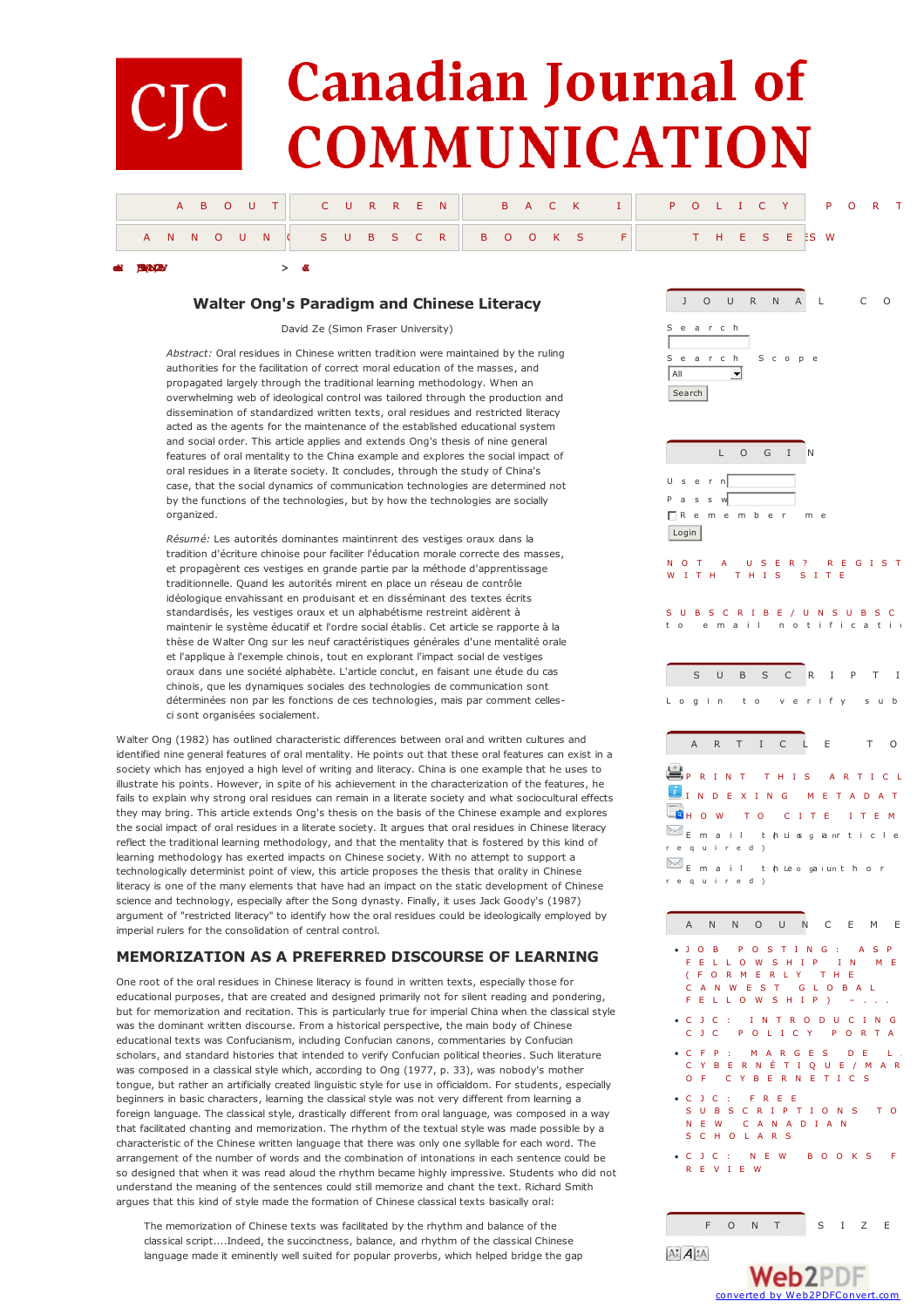between the mental world of the Confucian elite and the Chinese masses. (Smith, 1983, pp. 85-88)

In imperial times, memorization was a required learning technique for both new and advanced students. Children from a young age would learn to recite the primers, such as the *Trimetrical Classic*, the *Hundred Names*, and *Thousand Character Classic (San bai qian)*, by chanting and their understanding of the texts was not required. Fairbank (1962) points out that "the Chinese student traditionally memorized the classics before he understood them. Only after the characters were firmly established in the eye and ear, and in the muscular co-ordination of the hand in writing them, was their meaning studied and discussed" (p. 66). When children grew older, they would memorize the original versions as well as the comments on the canons, which were standardized by the ruling elite. The memorization of classical literature not only made the students "walking encyclopedias" of canons and standard histories, but also made them acquire a sense of rhythm for writing in classical style. In the civil-service examination, an institution for recruiting scholars into officialdom, the candidate was expected to quote as many related texts as possible from memory according to the questions. Their style should be organized in such a way that it would sound like powerful metal clicks when being read aloud--each word carrying all its weight in the rhythmic organization of the essay.

The design of the classical style did not encourage effective reasoning and argumentation. Although the meaning of the text was often obscure, students were not supposed to ask questions for clarification beyond a certain limit. For instance, the first two sentences of the *Trimetrical Classic* read, "when a man starts his life, he is good by nature." Students should not think of and ask questions like "what is the time span for `when a man starts his life,' " "what is the definition of `good,' " and "what is the ethical foundation for a man to start his life with a good nature." They were supposed to take the text as eternal truth, memorize it, and quote it in a rhythmic manner in their own writing. When students wrote their essays, they had to demonstrate how much "eternal truth" they had learned and their major attention was directed to the style and rhythm of their composition. In the civil-service examinations, the candidate was expected to be successful in demonstrating his philosophical charm by using classical examples to further prove the "eternal truth" and by a poetic arrangement of his sentences. Usually, straightforward statements were not regarded as a good style; implicitness through metaphor and simile was encouraged.

Independent study was impossible in this environment. When questions and arguments about the texts were not allowed, instructional explanations of the texts were vital to students' studies. The explanations of the "eternal truth" were provided orally by school teachers who had learned the explanations from their own teachers' oral instructions. Thus, the standardized texts acted as the guideline of education and the context was passed down by word of mouth. In order to gain a correct understanding of the text, students had to listen to and memorize what their teachers said. Any understanding of the text different from what the teachers said would be regarded as a moral deviation. As only those who had passed a certain level of the civil-service examination were qualified to teach, a system was built to guarantee that the oral explanations were consistent with the state ideology. Politically, this learning process facilitated knowledge monopolies by the ruling elite who standardized the texts and their explanations. Culturally, it based the studies of written texts on an oral pattern, that is, memorization and oral explanations.

#### **ORAL RESIDUES IN LITERARY STYLE**

The oral residues of classical literature were also reflected in their literary composition. Classics, including the texts by Confucius, were largely based on oral literature in the beginning. Scholars found stories and sayings circulating in oral form, wrote them down, composed them in a particular literary style, and made them philosophies. An example is Confucius's *Book of Odes* (*Shih Ching*), as Eoyang argues:

It is no coincidence that the first masterworks of literature in the West and in China, the *Iliad* and *Odyssey*, identified with Homer, and the *Shih Ching*, identified with Confucius, were originally products of oral genius. An appreciation of the oral factor is not only an extension of the bounds of literature beyond the written word: it also enables us to recognize clearly the contributions made by word of mouth to words on paper. (1977, p. 54)

In literary composition as such, a reflection of the original oral tradition could not be totally avoided. The *Lunyu* of Confucius, for example, are conversations involving Confucius, which the translation *Analects* almost totally obscures in English (Eoyang, 1977, pp. 54-55).

The standard histories derived from the same roots. Although standard histories were not composed of "sayings," they were in the tradition of oral narration. Standard histories did not allow generalization on an abstract level, but insisted that individual happenings must be narrated one by one monotonously. The original purpose was to make the standard histories consistent in appearance with the daily records of the court. Balazs (1964) notices in his studies of Chinese historiography that if three peasant rebellions happened at the same time, the historiographer would not summarize them to an abstract level like "three rebellions happened in a certain period of time," but would state them one by one. "He will say: `On the day *d* of the month *m* of the *n*th year of the period *p-r*, Zhang X, son of Zhang Y, captured the subprefect Z,' and then the same thing for Li and for Wang" (Balazs, 1964, p. 131).

Another part of written text was popular literature, such as fiction, romance, and drama, which was designed for reading aloud to an audience. The text was in a colloquial format so that the audience, whether literate or illiterate, could immediately understand it when they heard the words. Popular literature was originally based on oral literature. Shelley Chang describes the process of transition of fiction from oral to written form:

It was through the influence of oral artists that heroic sagas and folk legends left their imprints on historical novels. In this aspect oral tradition represents the influence of the common people in literature....By the time these sagas and legends were compiled into written literature, all of the myths that were well entrenched in the writers' minds were incorporated into written forms, together with the added acquisitions of classic traditions

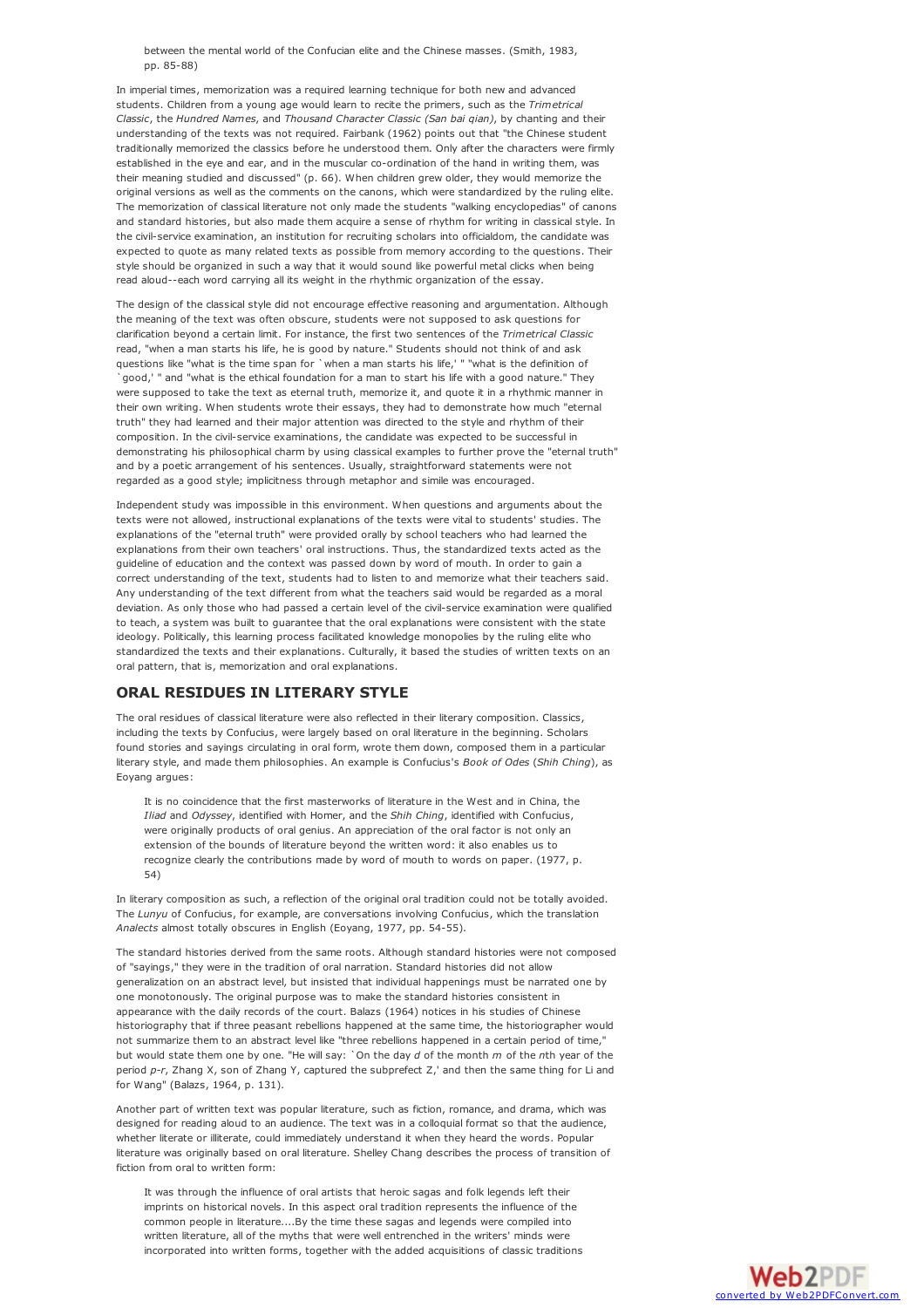and Confucian values contributed by Confucian-educated writers, poets, and playwrights. In a broad sense, the vernacular novels thus represent both the collective efforts and oral and performing artists on the one hand, and the individual contributions of educated writers, novelists, and playwrights on the other. (1990, p. 16)

When the educated elite learned the stories in oral forms, they wrote them down and produced fiction. Later on, fiction works were translated into oral forms by storytellers at other places and subsequently new written forms would be made by other literati. For example, the Yu Family, which was in the printing business in Fujian from the twelfth to nineteenth centuries, printed fictions based on storytellers' prompt books and their editions spread far and wide for other storytellers to provide public narrations. This process meant that written text served as a bridge between the oral communication in different regions. Gernet has thus described the oral tradition of Chinese written literature:

The literature of the [Song] period, partly still composed in the oral tradition and, even when written, intended to be heard rather than read, made great use of the spoken language, either that of the people or that of the upper classes. The storytellers, the professional dramatists and the puppeteers for both marionette and shadow plays produced a huge repertoire of fantastic stories, Buddhist tales, short crime stories, or romantic narratives set in the past, either in the period known as the Three Kingdoms, in the third century A.D., or in later periods, such as that of the Five Dynasties (tenth century)....These tales were told in colloquial language (perhaps accompanied by a light musical accompaniment), but they also included some passages in verse, which were sung, at points where poetry seemed better suited to the circumstances, as, for instance, in the description of a pretty woman or of a landscape, or if the action had reached a specially crucial moment. (1962, pp. 231-232)

#### **CONSTITUTION OF AN ORAL MENTALITY**

Oral residues have an impact on people's thinking patterns. Ong (1982) identifies nine general features of the oral mentality: it is additive, aggregative, redundant, conservative, close to the human lifeworld, agonistical, empathetic, homeostatic, and situational. Although his generalization is based on societies in which there is no written language at all, he thinks that these features also exist in literate societies and they can be barriers to the societies' attempts to modernize. I will examine the reflections of each feature in China and explore their sociocultural impacts.

#### **ADDITIVE RATHER THAN SUBORDINATIVE**

Meanings are built up cumulatively for the convenience of the speaker, often with a series of "and," rather than "when," "thus," "although," and "while" to provide a flow of narration with the analytic and reasoned subordination. Ong argues that frequent use of "and" in linear narration can achieve instant understanding, but it can hardly express the complicated relations inside a process in which many things are happening at the same time.

In Chinese written language, although logically subordinative terms exist, their usage is infrequent. Relations of logical subordination were often implied by the context rather than by explicit words. Literarily, a statement such as "when I was reading, he came in" is not good style. It should be "I read and he came in" because the sequence of the two actions is already clear in the sequence of the statement. As to whether "I" or "he" should bear the emphasis, the differentiation is expressed by the context rather than by the sentence structure. For a classics expert, it was not difficult to see contextually defined subordinate relations between statements. A non-expert could still grasp the main meaning of the text without seeing these subtle relations.

Subordinative terms were also omitted for ease of chanting and memorization, for instance, in the primers *San bai qian*. It was enough for a student to remember the main body of the text; subtle relations between statements could be explained by his master in oral instruction. In popular fiction, linear narration was the main style. The terms for complicated sentence relations, although occasionally used, were avoided as much as possible. The infrequent use of subordinate sentence structure could facilitate memorization and chanting by the masses and as a result their entertainment. Culturally, it created a difference in the way of thinking between elite and non-elite. For instance, in Chinese popular fictions, the principle of "first things first" was obscure to most of the populace. Only the elite had the ability to distinguish the matters of most importance and least importance. For non-elite readers, everything was regarded as bearing equal importance and was connected with an "and."

## **AGGREGATIVE RATHER THAN ANALYTIC**

Because oral society relies on formulas to ease memorization, meanings are often expressed by set phrases--not a soldier, but a brave soldier. Abundant examples can be found in the Chinese language where adjectives are placed before nouns as set phrases, such as *yongshi* (brave soldier), *meiqie* (pretty mistress), *shitafu* (scholar great man, i.e., scholar-official), and *qianqiu daye* (great cause of one thousand years). The set phrases were often composed in a stereotypical way with clear moral and cultural biases, such as *yingxiong* (great outstanding man, referring to a hero), *tazhangfu* (great husband, referring to a man of bravery), *haohan* (plebeian good fellow), *pofu* (shrew woman), *neizi* (inner guy, i.e., wife), and *waizi* (outside guy, i.e., husband).

The set phrases were not just simple combinations of two or more words. They started to bear new meanings beyond the combination. *Yongshi* was not just a description of a brave person on the battlefield; it indicated that the person was properly educated and he knew he was fighting for a noble cause. *Meiqie* was not just referring to a mistress; it indicated the prestigious social status of the family that kept the mistress. Thus, the characteristic of aggregative tendency was convenient for ideological manipulation. *Neizi* and *waizi* indicated power relations between husband and wife in an extended family with the husband responsible for income and public affairs and the wife as a domestic person. The sender of the message, that is, the elite who controlled pen and printing, packaged his meaning in set phrases which were easy for memorization and he controlled the authority for the explanation. The receiver of the set phrases was drawn into the perspective of the

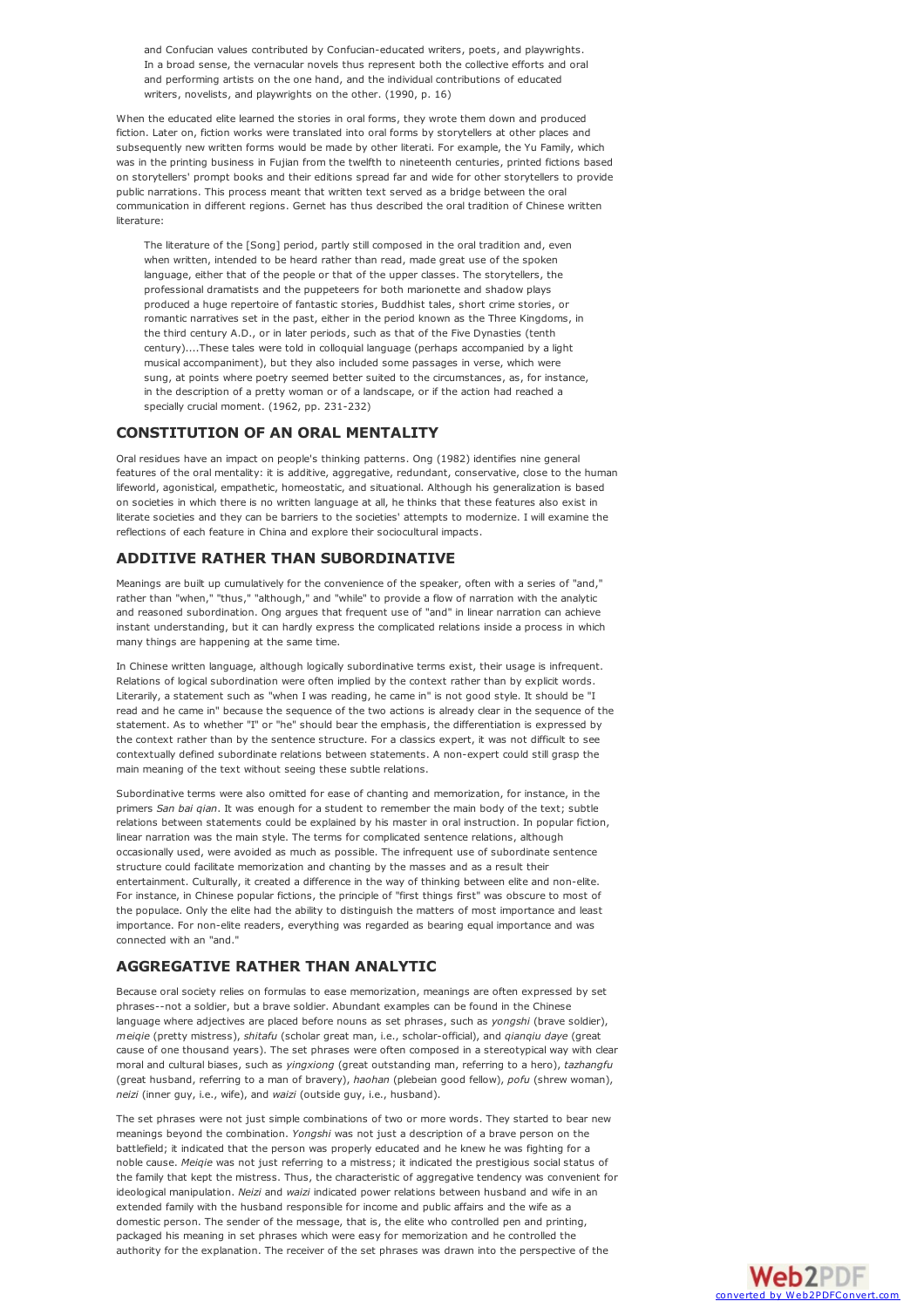sender.

Idioms also belonged to this category. Chinese idioms were usually composed of four characters with a rhythm. Some idioms were based on stories and others were just word combinations, such as *qianqiu daye* which indicated the everlasting rule of an imperial family. Not all of them could be understood by the surface meaning of each word, for they had their own connotations. For instance, *shuxiangmendi* (book fragrant door sequence) carries a positive meaning for scholars' families. *Dajiaguixiu* (big family daughter beauty) and *xiaojiabiyu* (small family blue jade) equally referred to unmarried girls of literati families, but the former indicated good classical education of the family's male members, and the latter meant that the family was not yet entirely within the elite culture. The set phrases were like tags with prescriptive effects on the constitution of general consciousness. Through the wide use of set phrases, the people's perspective was fixed within a particular discourse.

#### **REDUNDANT OR "COPIOUS"**

Since there is no written record for reference in an oral society, repetition is necessary for the spread and continuation of knowledge. Ong argues that this feature exists even in a highly literate culture. "Concern with copia remains intense in Western culture so long as the culture sustains massive oral residue--which is roughly until the age of Romanticism or even beyond" (Ong, 1988, p. 35).

Repetition was frequently used in traditional Chinese fiction and drama, so that the storytelling audience could recall what had happened in previous story sessions. In classical writings, repetition was a major style. The traditional Chinese way of argumentation was to repeat and comment without extensive writing of one's own. Although there were numerous writers in Chinese literary history, many of them were remembered for what they had repeated and commented on rather than created- -their creation was embedded in their selection for repetition and commenting. Shelley Chang thus comments on Chinese literary history: "Legends and tales were treated again and again in different ages, by different authors, and in different literary media, so that it became an established convention to revise or rewrite an extant plot instead of creating a completely new one" (1990, p. 16).

There might be artistic variations in repetition, but the basic points and plots never changed. When the masses were bombarded with the repetition of the same doctrines through a variety of forms- classical texts, fiction, drama, storytelling, religious books, civil rituals, etc.--and with a variety of styles--classical language, vernacular, dialects, body language, and slang--their mentality was unavoidably influenced by the predetermined discourse and their judgment of right and wrong was likely to be consistent with the expectation of the ruling authorities. Even in the remotest villages, people knew that loyalty to the throne was the highest virtue and book reading signified the highest social pursuit. Through deliberate reinforcement of repetition, the purpose of ideological transformation was systematically attempted.

#### **CONSERVATIVE OR TRADITIONALIST**

In oral societies, old people are always knowledgeable and respected and young people have to gain their knowledge from old people's memories. In Ong's opinion, if a person is expected to contribute his brain to the development of new ideas, he must be freed from the burden of huge quantities of memorization. However, the availability of a written language does not mean that the mind can be automatically freed from conservative tasks to conduct creative thinking. On the contrary, the availability of huge quantities of written texts can further increase the mnemonic load of an individual if the culture's educational procedures require it. We may add to Ong's thesis that if a person is not expected to develop independent thinking, a useful way is to drown him in a sea of literature for memorization in order to consume his brain energy and regularly test him for what he has memorized.

This was what happened in China in which memorization was the primary learning methodology. Students from age five had to start memorizing the *Four Books* and *Five Classics* of Confucianist doctrines. In the learning process, the student was not trained for any creative thinking and he was not given any opportunities to express his own opinions inconsistent with the orthodox. In classroom presentation and paper writing, he was required to demonstrate what he had remembered based on his textbooks and the teacher's explanations, but he was not expected to say what he thought of them. This practice was not confined to classrooms. In trade and technology, the same oral tradition was easily visible. For instance, things like manuals of operation and how-to books were rare in China. The arts and crafts were passed down by word of mouth from master to apprentice or from father to son. One example is the way of learning calligraphy and painting. An apprentice followed his master through the practice of direct copy (*mu*), indirect copy (*lin*), and imitation ( *fang*), and his achievement was marked by how close his calligraphy or painting was to his master's.

This oral tendency had a negative impact on the development of science and technology in imperial China. Scientific books were few in number and their circulation was limited compared with the huge quantities of printed literature on Confucianism, prose and poetry, Buddhism, and Taoism. Many technical experiments had to re-start from the beginning and the mechanism of technological buildup was never fully systematized until the nineteenth century. For instance, Chinese shipbuilding was advanced in the Song Dynasty and was probably the best in the world in the Ming, but the technique died down when the masters of shipbuilding disappeared with the imperial banning of ocean voyages. Cannon-building appeared in the Song and reached a high level in the Ming. But after the Qing government discontinued it for some time, the whole craft was forgotten. Although in the Song Dynasty Bi Sheng's invention of movable type was recorded in detail by Shen Kuo as part of his literary hobby and Wang Zhen wrote a manual for his rotating typesetting cases, little detailed record of any movable-type production process was made by other printers in later dynasties. This regulated the movable-type technique to the same level of the Song Dynasty for several hundred years.

But the conservative tradition was effective for moral education, especially when it was combined with the "aggregative" and the "redundant" features. Through an aggregative approach, meanings were simplified and condensed into set phrases and the correct understanding of the meanings depended on the explanations of experts. Masters would explain their understanding of the phrases to the

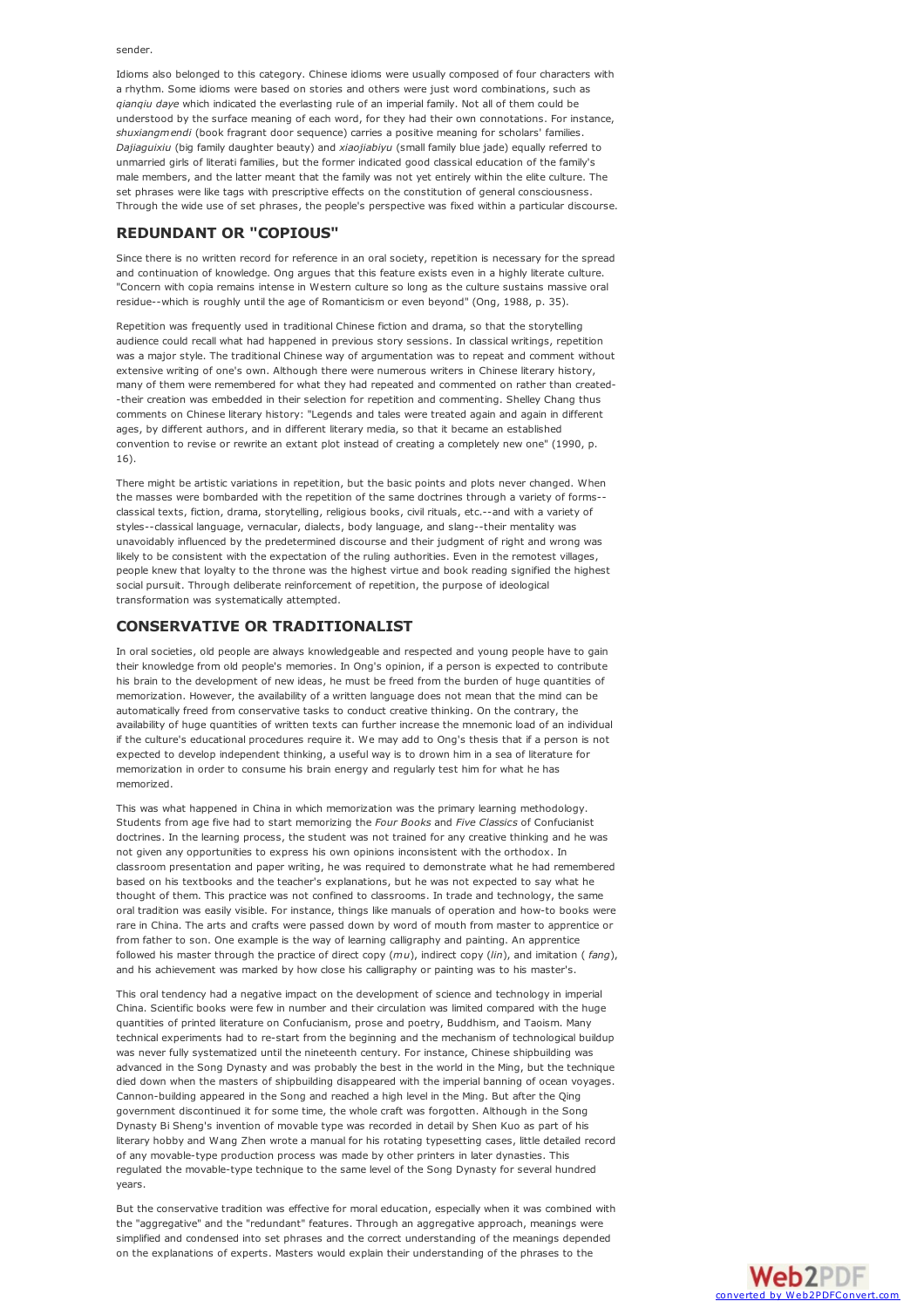<span id="page-4-0"></span>students, the elite would explain to the populace, and so forth. The explanations were largely repetitions. Only experienced and older people were qualified for the explanation, because their understanding was based on what their masters had told them and the earliest masters were the sages, such as Confucius. Young persons could only listen to and remember what they were told. In such a strictly hierarchical educational structure, students were allowed no room for the development of their own ideas and their reasoning was regarded as invalid if they held an opinion different from their masters. Young people were completely excluded from the realm of knowledge production and their imaginations were suppressed by the old memories. When the young people grew old, they would do the same to the younger generations. They would repeat the same phrases with the purpose of forming the next generation in the way they had been formed with the expectation that they would educate their children in the same manner. These features formed a sociocultural mechanism which allowed a conservative mentality to perpetuate itself generation after generation.

#### **CLOSE TO THE HUMAN LIFEWORLD**

As oral societies have no writing technology to categorize and structure knowledge at a distance from lived experience, "oral cultures must conceptualize and verbalize all their knowledge with more or less close reference to the human lifeworld, assimilating the alien, objective world to the more immediate, familiar interaction of human beings" (Ong, 1988, p. 36). Incapable of abstract argumentation, generalization, and speculation, this kind of mentality is a barrier for the development of science and philosophy. But Ong tells only part of the story. This tradition has an advantage when it is used the other way around: by using connections to the human world, it can make abstract concepts understandable to the populace, convince them of the validity of the concepts, and make them voluntarily follow them.

This was an educational strategy of Chinese ruling authorities. Chinese philosophy never used terms like "epistemology," for such terms would lead students into endless philosophical reasoning and neglect the political mission of philosophy, which was aimed at the cultivation of correct moral values. Chinese philosophy chose to use terms like "heaven" and "earth" to symbolize the body of knowledge, something that could be seen directly. For ease of understanding, philosophical books were full of metaphors. Zhuangzi used the story of a bird to explain his philosophy. *Analects* was largely a collection of Confucius's stories and his philosophy was expressed through his comments on daily affairs. This feature was also widely used in political discourse. A minister would start his proposal to the emperor with a story which conveyed a moral and built his point on the basis of the story. A usual start of a proposal was: "I, a minister, have heard such a story that...(*chen wen...*)." Popular fiction was, in essence, a means of mass education by using stories to bring abstract moral philosophies into the mind of the populace. They made philosophy more accessible to the masses so that the masses would have little difficulty in understanding the imposed ideology.

According to Ong, this oral discourse has a negative impact on the development of the ability to think and reason logically. However, for Chinese rulers, this apparent negative was a positive, for it helped maintain their monopoly in knowledge production. When the mentality of the masses was confined only to the concrete level, they would not be able to produce any ideologies opposed to the court. This practice proved to be a historically successful strategy. For example, in all peasant rebellions, Confucianist rituals and doctrines were equally employed and practised in their camps. The peasants were not satisfied with a particular ruler, but it never occurred to them that the political system and social structure on an abstract level had problems. They could establish new dynasties, but they did not bring any new concepts to history.

## **AGONISTICAL TONES**

Whatever a person says, it represents his personality. Knowledge cannot be impersonalized and disengaged from the arena of interpersonal struggles. This feature was distinct in imperial Chinese culture. If a suggestion was not favoured by the emperor, it meant the suggester's loyalty should be questioned. In Hanfeizi's words, it was not important what a person knew, but what, when, and how he said or refused to say it.

Such a culture made hypocrisy a political virtue and made the Chinese language probably the richest among all languages in the world for its words of flattery. Emperors were described as *Yao*, *Shun*, *Yu*, and *Tang*, four sagely kings in legendary history. Officials were "parents" of their people ( *fumuguan*). As many emperors, especially the founding ones, won their empires by their bravery on horseback, the description of violence was always welcomed in both classical and popular literature as a celebration of their heroic qualities.

On the other hand, persons whose opinions were not appreciated by the authorities would be condemned. We should recognize that this practice was not entirely based on the policy of "one will." Confucianist philosophy has many passages claiming that opposing opinions often bear valuable insights and should be listened to. Many emperors also held a policy that the court was open to public criticism for its governance. But meanwhile, the continuation of this oral residue was deliberately maintained as a coercive means in the hegemonic policy. Publicly, the imperial policy was that people had "freedom of speech." But through classical and popular literature, negative lessons were taught to the masses that because their words represented their moral standing, they should ensure that sincere loyalty to the authorities was visibly embodied in their criticisms. The logic behind this was straightforward: evil opinions could prompt evil behaviour so that the source of the evil opinions, that is, the individual, should be treated as an enemy of the public. This feature and the next one were often employed in literary inquisition.

## **EMPATHETIC AND PARTICIPATORY RATHER THAN OBJECTIVELY DISTANCED**

If the previous feature means a person is condemned when his knowledge is defied, this feature represents the reverse case: when a person is condemned, his knowledge is equally condemned; or when a person is honoured, whatever he holds becomes right. The residue of this characteristic in a written culture can help establish a monopoly of knowledge on an overwhelming scale.

In imperial China, literati, the controllers of pen and printing, were regarded by the general public as

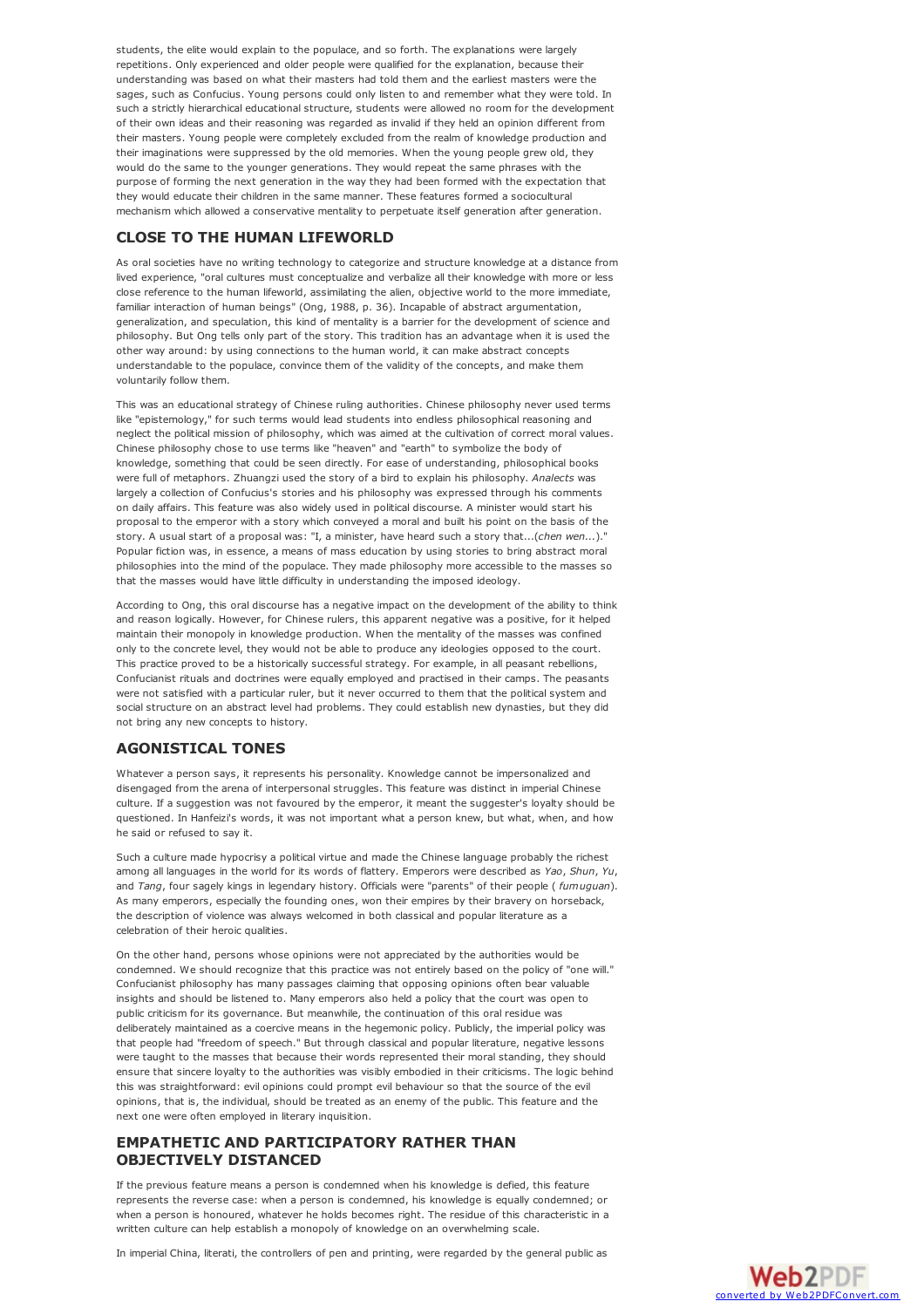the sole producers of knowledge and they also thought themselves the symbol of philosophy, science, art, and social morals. They should be privileged, for they were the personification of civilization. They could hardly tolerate any challenge to their knowledge or opinions, because any such challenge would be regarded as directed at their social status and their personality. Similarly, the master of a craft, such as calligraphy or pottery, would claim that he was the symbol of the craft and any challenge to him would mean contempt to the craft. Conversely, "evil" persons' books could not be allowed to circulate, whether the content of the book was related to their political standing or not, because the spread of their names meant a recognition of their personalities.

This feature and the previous one were maintained and developed in China long after writing and printing technologies were established. While many gifted men were jailed or killed for what they wrote and many literary works were lost because of the political persecution of their authors, these two features were substantially used for ideological control by the state in two ways. First, they were used as a strategy to eliminate political enemies and consolidate the centralized control of thought. Second, by propagating this mentality, the state mobilized the masses in its political campaigns against unorthodox views and the persons who held such views. When either the views or the persons were labelled "evil," the masses would take their own initiative in resisting the "evil" influence by supervising and reporting the persons' actions or by refusing to print, sell, and read their literature.

#### **HOMEOSTATIC**

In an oral society, only words and happenings that bear meaning in the present context can be remembered. Other things have to be forgotten in order to reduce the mnemonic load, including the original context for the words and happenings. Through the mix of the past and the present, the past is reified and what has happened in the past is regarded as the established guidance for the future. When the masses believe that past experience is always valid, they will naturally accept anything that is cloaked with an aura of history.

This feature is distinct in the Chinese mentality and it is embedded in the language structure. The Chinese language does not have a verbal tense structure similar to that of Western languages. It has a number of adverbial words to indicate a difference in time, but they all indicate a relationship with the present time similar to the present perfect tense in English, as in, for example, "he has walked." The lack of the past tense supports a strong continuum from past happenings to present situations. Yu-lan Feng (1962) attributes this characteristic to the farmers' culture. Farmers have to rely on the weather for their harvest and the weather is often predictable through reference to the past. Consequently the past, present, and future are mixed in a cyclical manner.

This mentality is reflected in the traditional political philosophy. From the political and philosophical perspective, the past is always the model for the future. Confucius wanted to restore the social rituals of the Zhou Dynasty and believed they were the best model for state administration. In later dynasties, the restoration of the Zhou's rituals became a political mandate and social disorders were regarded as failures in ritual practice. The use of past rituals was a strategy to maintain the status quo. Confucius, in his editing of histories, deleted what he thought was unnecessary and elaborated what he felt was important. Then he moved the "edited" past into the present and used it for the legitimization of his political ideals and practice. This tradition was inherited by the political discourse of later dynasties. Imperial politicians frequently used past happenings and old sayings for the legitimization of their arguments.

Such an approach was used not only for convincing the emperor and their fellow politicians, but also for convincing the masses about the state policies. For instance, through the mix of past, present, and future, the masses were taught that good and tough times happened alternately and regularly, so that they should accept their present living conditions and regard them as a necessary part of the cyclical change. The mix of the past, present, and future limited the people's imagination within a desirable range. The constitution of the past was decided by the ruling elite through their standardization of histories, selection of canons, and title decisions for printing. The limitation of the "past" was like a political and moral fetter that made the "freedom of thinking and speech" an uncashable cheque. There were numerous occasions at which emperors advocated free speech for the general public, but as the speech had to be supported by the predetermined "past," no antitraditional ideals or policies could be imagined and designed.

#### **SITUATIONAL RATHER THAN ABSTRACT**

This feature is related to the fifth feature, "close to the human lifeworld." People in an oral society tend to rely on real situations for the understanding of abstract things. Conversely, oral people tend to draw conceptual analogies from real situations and use them in other situations as standards. In Ong's opinion, this kind of mentality makes rational thinking difficult to develop. But on the contrary, if people were not expected to develop rational thinking, a situational use of language would be an effective enough mode of thought.

To use situational cases as symbols of eternal truth has a long tradition in China. Imperial educators believed that to parlay or develop individual cases into general truth made examples easy for students to understand. But their practice was somewhat different from that in an oral culture. In an oral culture, general rules are unknown and situational cases are treated as general rules. In other words, oral people tend to mistakenly use individual cases to invoke general rules because they cannot start their perspectives from an abstract level. For imperial Chinese educators, the explanation of the veracity of general rules was suppressed in favour of a limited explanation in terms of situational cases which were taken to be prototypical examples of the correct general rules.

When teaching youngsters the *Trimetrical Classic* and the *Twenty-four Ways of Filial Piety* (*Ershisi xiao*), Chinese educators would not explain in an abstract way why the precepts like "honour your father and mother" were fundamental for the constitution of a decent man. Instead, they let the youngsters read of Huang Xiang who knew how to warm the bed of his parents at the age of nine, Kong Rong who chose to have a small pear and give big pears to his elder brothers, and King Wen who, as a young crown prince, was loyal to his parents. These men later became important persons in history and brought magnificent symbolic glorification to their families. Thus, they personified the

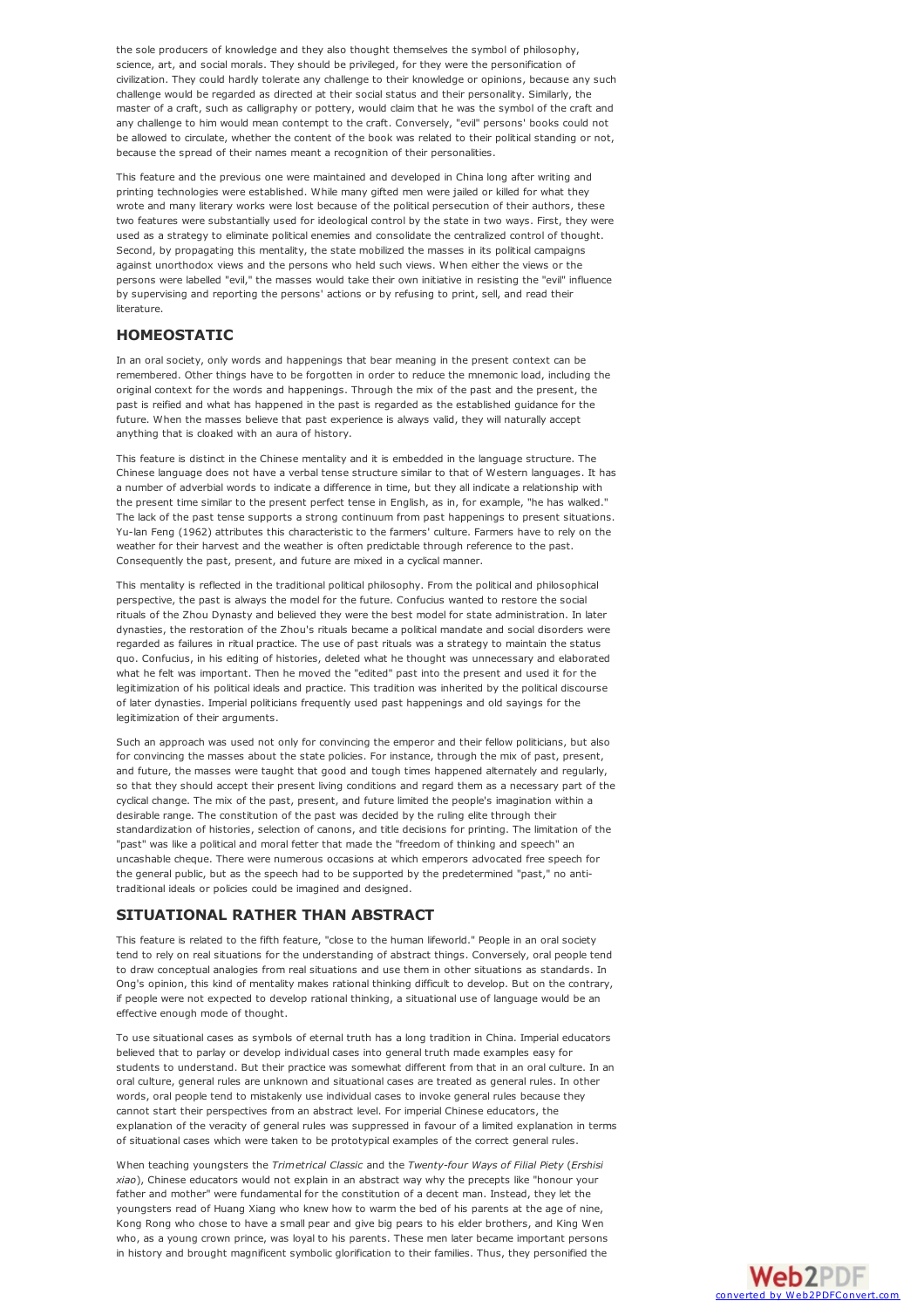general rules for climbing the social ladder. Students were not allowed to ask why parental respect and respect of elders were necessarily a precondition for an established man, nor were they allowed to question other rules. What they were expected to do was to practise the abstract concept of filial piety. This feature was also found in popular fiction. The masses were introduced to the general rules of the world by means of popular stories which they took as moral guidance for their actions. Innis has a passage describing how this oral feature was reflected in China:

[T]he Chinese are not equipped to note concepts or to present doctrines discursively. The word does not fix a notion with a definite degree of abstraction or generality but evokes an indefinite complex of particular images. It is completely unsuited to formal precision. Neither time nor space is abstractly conceived; time proceeds by cycles and is round; space is square. (1951, p. 62)

The use of situational cases discouraged questioning the validity of the general rules and encouraged people to regard the political principle behind the rules as the absolute truth. When asked why they should think in a particular way, they would provide numerous examples from various classical and popular literature as their support. The notion of ideological manipulation through the selection and propagation of the situational cases never occurred to them.

## **POLITICAL NECESSITY FOR ORAL RESIDUES**

When Ong proposes the thesis of orality, he is describing specific features of oral societies. But when we apply his paradigm to Chinese culture, we find that the nature and balance of oral and written discourse in this literate society were largely based on political design. Although strong oral residues caused science and technology to develop slowly, they generated political benefits in other respects. Taking imperial Chinese culture as an example, we see that although oral and written discourses (as different technologies) may indeed bring different social outcomes, the use of such technologies is not inevitable but is subject to human agency.

In imperial China oral features had a sociocultural foundation. For example, nearly 90% of the population were farmers and the many idiocratic written characters were difficult to master; hence, the low level of literacy. But we should also recognize that there was no ideological interest in reducing, and thus no mechanism to reduce, oral residues. It is reasonable to assume that the ruling elite could not see at that time the issue of oral and written traditions as two options which could lead to different social outcomes. However, as the use of oral residues was so effective for their rule, there was no social foreground for them to acquire the awareness of an alternative. Instead, they repeatedly reinforced these residues through the use to which writing and printing technologies were put and the manner in which writing (copying and commentary on ancient writings) and printing (woodblock) were organized. Through the reinforcement of oral residues in the education of the masses, they downgraded original thought and maintained their own leading positions in politics and culture by defining the mental process as a facility in applying a set of ideas to all manner of situations. The masses could rise in an armed resistance, but their oral-level thinking would not lead them to any new conceptualization of the social. They might win an empire on horseback, but they would continue to be ruled by those who laboured with their minds.

## **ENFORCEMENT OF RESTRICTED LITERACY**

The maintenance of oral thinking was dependent upon the limited spread of literacy. Books were useful for uniform moral education, but an excessive use of books could possibly arouse scepticism and deviant imaginations. Chinese political philosophers had noticed this long ago. Confucius, for instance, made a doctrine that illiteracy was a virtue for women. Thus, the reinforcement of the oral mentality was accompanied by what Jack Goody (1987) calls "restricted literacy," meaning that the ability to read certain texts was restricted technically and culturally to only a fraction of the population.

In traditional Chinese society, it was believed that written words were the language of heaven and the knowledge of words meant a privileged position of personal communication with heaven. The birth of Chinese written language has it that Huangdi, a legendary saint king, ordered Cang Jie to create written words. When he did so, heaven cried because it could no longer keep any secret from human beings. Thus, the "mandate of heaven" passed to people who could read heavenly meanings. Smith describes the effect of written words on the illiterate:

Chinese characters had a magical, mystical quality, presumably deriving from their ancient use as inscriptions on oracle bones or on bronze sacrificial vessels.. . . So venerated was the written word that anything with writing on it could not simply be thrown away but had to be ritually burned. (1983, p. 82)

As written language signified a special relationship with supernatural powers, people worshipped written words and subsequently the persons who knew the words. The idiocratic characters looked like mystic charms. They embodied profound meanings, but only experts could interpret them in the same way that only religious practitioners could interpret charms proper to their beliefs. For instance, the word "one" (*i*), with only one horizontal stroke, carried a variety of meanings: a number, a sequence, the thoroughness, the uniformity, the original air when the world was first created, the concept of dialectics, the other, a musical note, etc. Consequently, to learn a character was more than knowing which oral pronunciation it represented. It meant a whole body of semantic meanings embedded in the written character. As each word had different meanings defined by different sociocultural contexts, the acquisition of characters was a socialization process. The expert of characters had an understanding of all the semantic meanings associated with the words and thus he was culturally superior to those who could not read them.

The mystic power of characters made the concept of literacy vastly different from our understanding today. Functional literacy, for example, the ability to do bookkeeping or to read a letter, was not regarded as real literacy. Literacy meant being able to read and write in classical style. A literate person should be able to compose literary works with a philosophical use of words, elegant style, and with the purpose of the enrichment of elite culture. The two leading styles that a scholar must be very skillful at were regulated verse poetry and literary prose. Other styles, such as informal

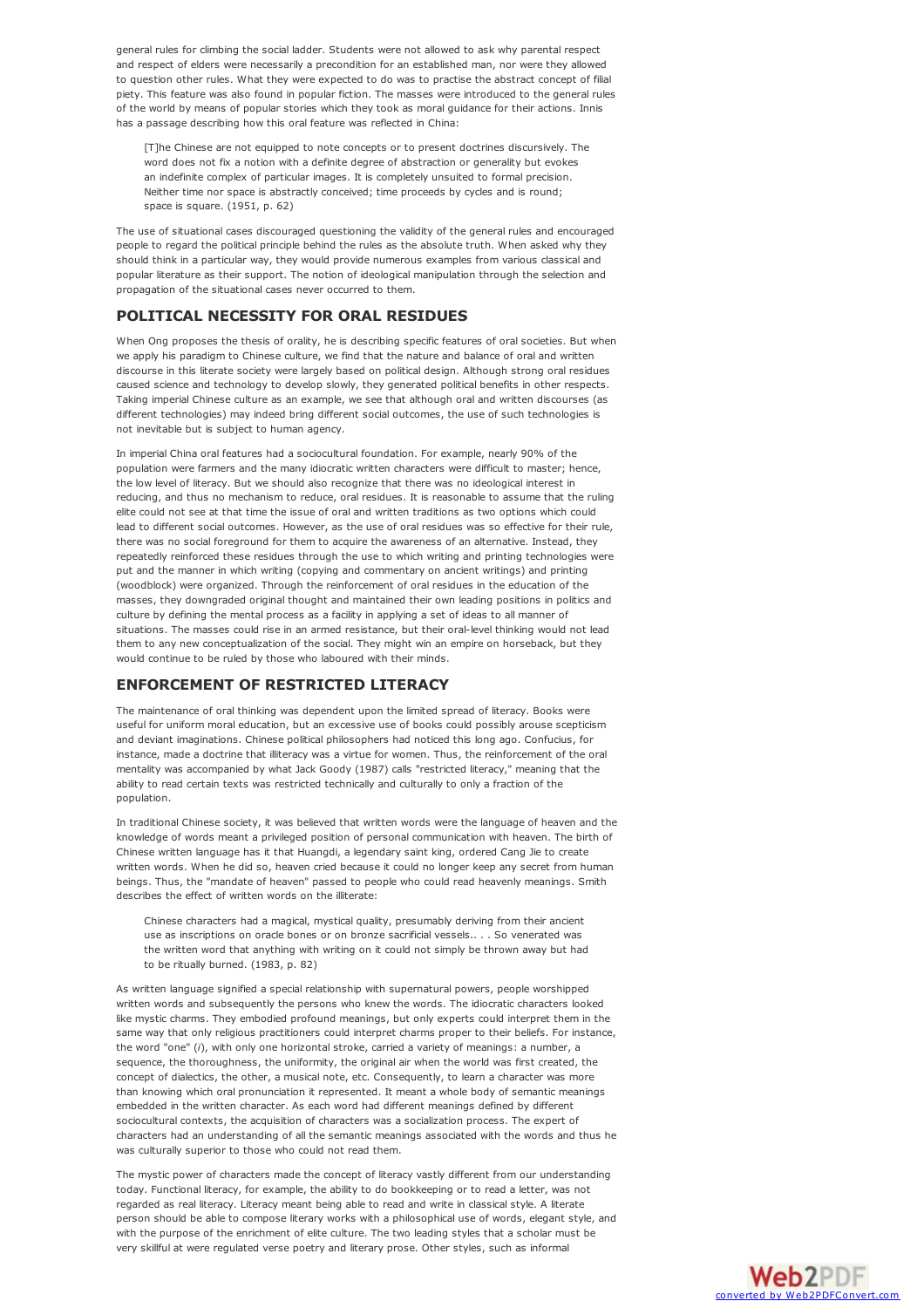narratives, miscellaneous notes, recorded tales, songs, folk lyrics, and informal letters, were much less important and minor accomplishments of a scholar. In order to be literate, a person had to start by learning a new language, an artificial and official dialect if you like, and subsequently acquire the associated meanings embodied in this language. A candidate aspiring for a civil position needed to be educated in this particular discourse. He was required to memorize all the texts of classics, all of which were in classical style, and use them to write out his own essays in the same style. Wakeman gives a timetable for the endeavour of passing the examinations from 5 to 36:

A better-than-average apprenticeship for the examinations meant beginning to learn to write characters at the age of 5, memorizing the Four Books and the Five Classics by the age of 11, mastering poetry composition at age 12, and studying *bagu* essay style thereafter. If a student could maintain this rigorous schedule without flagging, he would make a first experimental try at passing the prefectural exams when he reached 15. These he almost invariably failed at the first sitting, but by dint of repetition, he might be able to bring honour to himself and his family by acquiring the *shengyuan* degree at the relatively tender age of 21. Most people actually did not pass the prefectural level until the age of 24, while the average *juren* was 31, and the average *jinshi* 36. (1975, p. 23)

Education in this discourse was not an attempt to promote the general ability to read; on the contrary, it was intended to draw a clear line between the elite and the populace and to increase the social distance between the ruling and the ruled. It excluded the participation of the majority and allowed the usage of an educated discourse only to the cultural elite. Thus, the concept of literacy consolidated the monopoly of knowledge.

#### **CONCLUSION**

With such a political and cultural orientation, writing and printing technologies created social limitations. They were not intended for communications in a general sense, but for restricted communications through particular social channels. They were not designed to promote the thinking ability of people in general, but to widen the sociocultural difference between people in dominant positions and those in subordinate positions. Innis points out the bias of Chinese printing:

With a limited number of words, about 1,500, it was used with extraordinary skill to serve as a medium for a great diversity of spoken languages. But its complexity emphasized the importance of a learned class, the limited influence of public opinion, and the persistence of political and religious institutions. The importance of Confucianism and the classics and worship of the written word led to the invention of devices for accurate reproduction. (1964, p. 18)

If we add the impact of the oral features as discourse into Innis's paradigm, we see a complete political and cultural design controlled by the imperial ruling class for their domination of knowledge production. The majority of the people would never achieve literacy; this was an ideal situation for the promotion of an oral mentality. At the same time, an oral mentality further widened the cultural and political distance between the ruling and the ruled. Without any mastery of literate discourse, the subordinate were deprived of the privilege of using writing and printing technologies for their own political and cultural purposes. They operated within an oral discourse imposed by the elite, and hence their ability to generate new ideas was constrained. They worshipped words, worshipped books, and attained their Chinese dreams from storytelling, popular literature, and classical stories. But they never thought that they should take charge of their own consciousness, to construct their own meanings, and to achieve their own voices. Written text contributed to this lack: if people were imprisoned, the text generated by writing and printing technologies was one of the walls. Through the control over text, the emperor and the ruling elite monopolized knowledge production for the maintenance of social stability.

The impact of oral residues on society has to be examined in a broader political, cultural, and social context and in a specific time span. This is beyond the scope of a single paper. In my PhD dissertation (Ze, 1995), I outline from the perspective of book production in the Song dynasty the structure of the imperial educational system, the state book production system, the growth of literati culture, and the spread of popular culture. These areas provide an arena for a detailed examination of the role of orality in Chinese society. This article is not suggesting that orality was a single causal factor for China's static technological development. The whole social setting determined the existence of strong oral residues in Chinese literacy and, again, it was the same social setting that made China's technological development static in the imperial era. Nonetheless, the thesis of orality in the Chinese context can be a useful approach in understanding that culture and its patterns of communication. Further research is needed to explore the determining factors for the existence of oral residues and what impacts they may have on various aspects of Chinese society.

#### **REFERENCES**

Balazs, Etienne. (1964). *Chinese civilization and bureaucracy* (H. M. Wright, Trans.). New Haven, CT: Yale University Press.

Chang, Shelley Hsueh-lun. (1990). *History and legend: Ideas and images in the Ming historical novels*. Ann Arbor: University of Michigan Press.

Eoyang, Eugene. (1977). A taste for apricots: Approaches to Chinese fiction. In Andrew H. Plaks (Ed.), *Chinese narrative: Critical theoretical essays*. Princeton: Princeton University Press.

Fairbank, John King. (1962). *The United States and China* (rev. ed.). Cambridge: Harvard University Press.

Feng, Yu-lan. (1962). *A history of Chinese philosophy*. New York: Free Press.

Gernet, Jacques. (1962). *Daily life in China on the eve of the Mongol invasion 1250-1276* (H. M. Wright, Trans.). Stanford: Stanford University Press.

Goody, Jack. (1987). *The interface between the written and the oral*. London: Cambridge University Press.